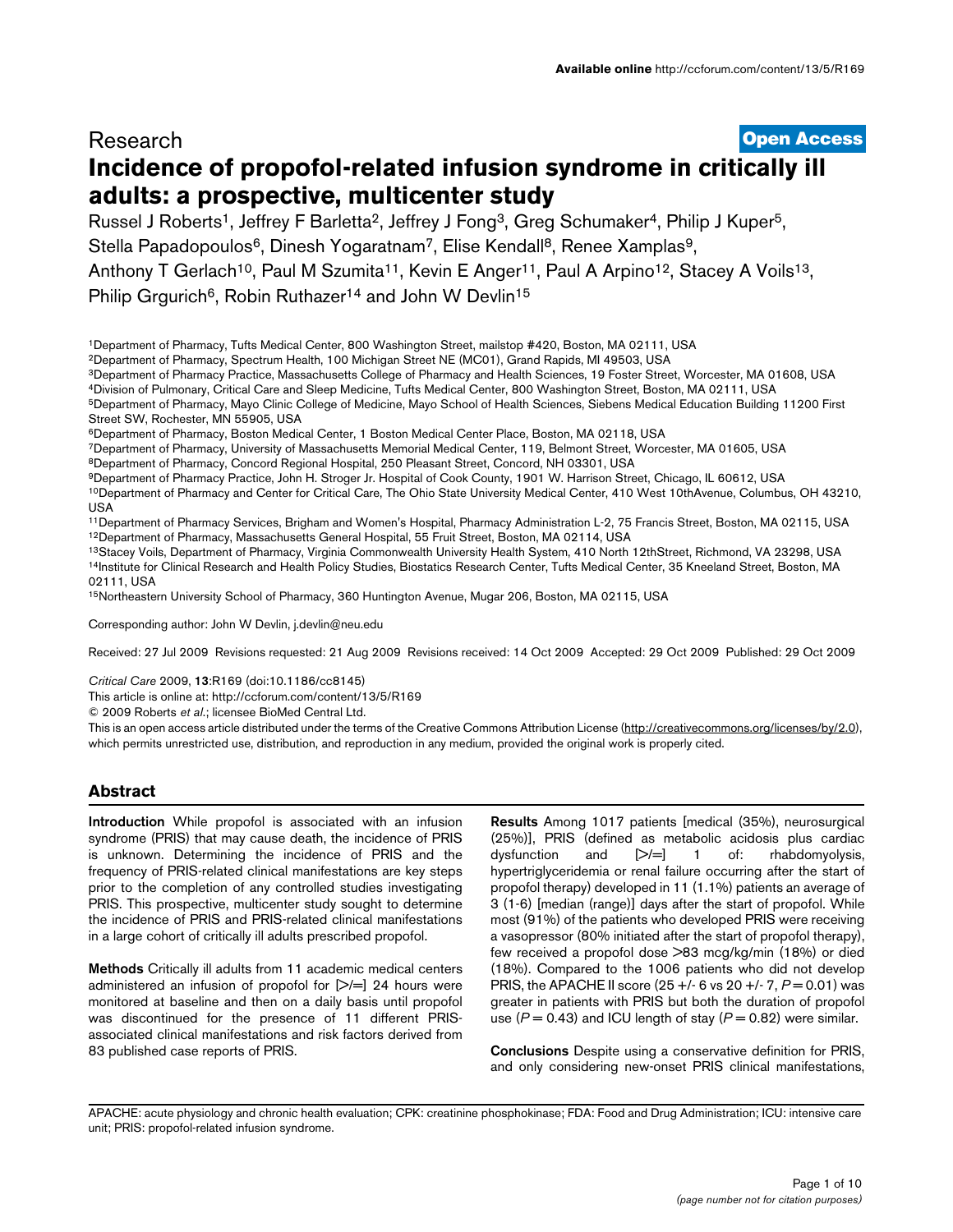the incidence of PRIS slightly exceeds 1%. Future controlled studies focusing on evaluating whether propofol manifests the derangements of critical illness more frequently than other

## **Introduction**

Propofol has been commonly used as a sedative in the intensive care unit (ICU) for more than 20 years and, when prescribed based on product labeling recommendations, is generally considered safe [1]. Nevertheless, a troubling syndrome known as the propofol-related infusion syndrome (PRIS) exists, which was first reported 17 years ago in five pediatric ICU patients who developed metabolic acidosis, bradyarrhythmias and progressive myocardial failure after receiving propofol at a high dose [2]. Since this initial report, 78 additional cases of PRIS have been published with a mortality rate exceeding 80% [3-57]. In addition, a recent analysis of the Food and Drug Administration (FDA) MEDWATCH system identified a further 1139 suspected cases of PRIS that were associated with 30% mortality [58]. Postulated risk factors for PRIS include use of a high propofol dose (>83 μg/kg/ min), a duration of therapy less than 48 hours and concomitant vasopressor therapy [59-61].

Despite an increasing awareness among clinicians regarding this syndrome, and the large number of recent publications surrounding it, a number of unresolved questions exist. For example, the clinical manifestations that make up PRIS remain vague because many of these reflect either common pharmacologic manifestations of propofol (e.g. bradycardia) or common manifestations of critical illness (e.g. metabolic acidosis) [60,61]. Furthermore, the incidence of PRIS among critically ill adults is currently unknown given the voluntary nature by which adverse events are reported to the FDA MEDWATCH system, the propensity for only those cases associated with a poor outcome (e.g. death) to be reported and the total number of patients exposed to propofol that these PRIS cases represents is unknown [58].

Determining the incidence of PRIS and the frequency of PRISrelated clinical manifestations in a large cohort of critically ill patients is a crucial step when designing large, controlled studies investigating PRIS (e.g., propofol vs. non-propofol regimens). We therefore sought to: identify the incidence of PRIS in a large cohort of critically ill adults receiving propofol for more than 24 hours; determine the frequency by which individual PRIS clinical manifestations and risk factors occur; and estimate sample size requirements for future controlled studies surrounding PRIS.

#### **Materials and methods**

This prospective, observational study was approved by the Institutional Review Board at each of the 11 academic medical centers where it was conducted and the need for informed sedatives will need to be large. These studies should also investigate the mechanism(s) and risk factors for PRIS.

consent was waived at each site. From 1 April to 30 November, 2008, adults admitted to an ICU and treated with propofol for at least 24 hours were evaluated. Patients were excluded if they had rhabdomyolysis (creatinine phosphokinase (CPK)  $\geq$ 10,000 IU/L) prior to propofol exposure, an admission history of familial mitochondrial disease, a prognosis considered to be hopeless by the admitting physician or who had prior exposure to propofol during the current hospital admission.

At the time of enrollment, the following baseline demographic data was collected: age, gender, past medical history, ICU admitting service, primary ICU admitting diagnosis and the Acute Physiology and Chronic Health Evaluation (APACHE) II score at ICU admission [62]. The specific PRIS-associated clinical manifestations and risk factors used in this study were identified from PRIS published case reports [2-57]. These case reports were identified from a MEDLINE search (1980 to December 2007), using the following search terms: propofol, propofol infusion syndrome, propofol-related infusion syndrome, PRIS, rhabdomyolysis and adverse drug events. This strategy is similar to that used in a recent evaluation of the FDA MEDWATCH database [58].

Based on the above analysis, PRIS-associated clinical manifestations were grouped under nine categories and defined as follows: rhabdomyolysis (CPK  $\geq$  10,000 IU/L); hypotension (systolic blood pressure ≤ 90 mmHg or current use of a vasopressor agent); hepatic transaminitis (increase in the aspartate aminotransferase and/or alanine aminotransferase  $\geq 3$  times above baseline); metabolic acidosis (arterial  $pH \leq 7.30$  along with a serum bicarbonate  $\leq 18$  mg/dL); hypertriglyceridemia (serum triglyceride concentration  $\geq 400$  mg/dL); hypoxia (partial pressure of arterial oxygen  $\leq 60$  mmHg); hyperthermia (temperature  $\geq 38.3^{\circ}C$ ); cardiac dysfunction that included a Brugada-like ECG pattern, asystole, pulseless electrical activity, ventricular fibrillation, sustained ventricular tachycardia of 30 seconds or longer, myocardial failure (ejection fraction ≤ 40%), or bradycardia (heart rate  $\leq$  50 bpm not felt to be related to a medication other than propofol); and renal failure that included oliguria (urine output  $\leq$  0.5 mL/kg/hr for  $\geq$  6 hours), anuria (urine output ≤ 10 mL/hr for ≥ 6 hours), elevation in serum creatinine (increase of  $\geq 1$  mg/dL from baseline), or hyperkalemia (serum  $K^+ \geq 6$  mg/dL (excluding other known causes or hemolyzed specimens)). A patient was deemed to have experienced a particular manifestation category if they experienced any manifestation within the category. The presence of known risk factors for PRIS (i.e., a high propofol dose  $(= 83 \mu g/kg/min (5 mg/kg/hr))$  at any time point and concomitant vasopressor therapy) were also identified [59-61].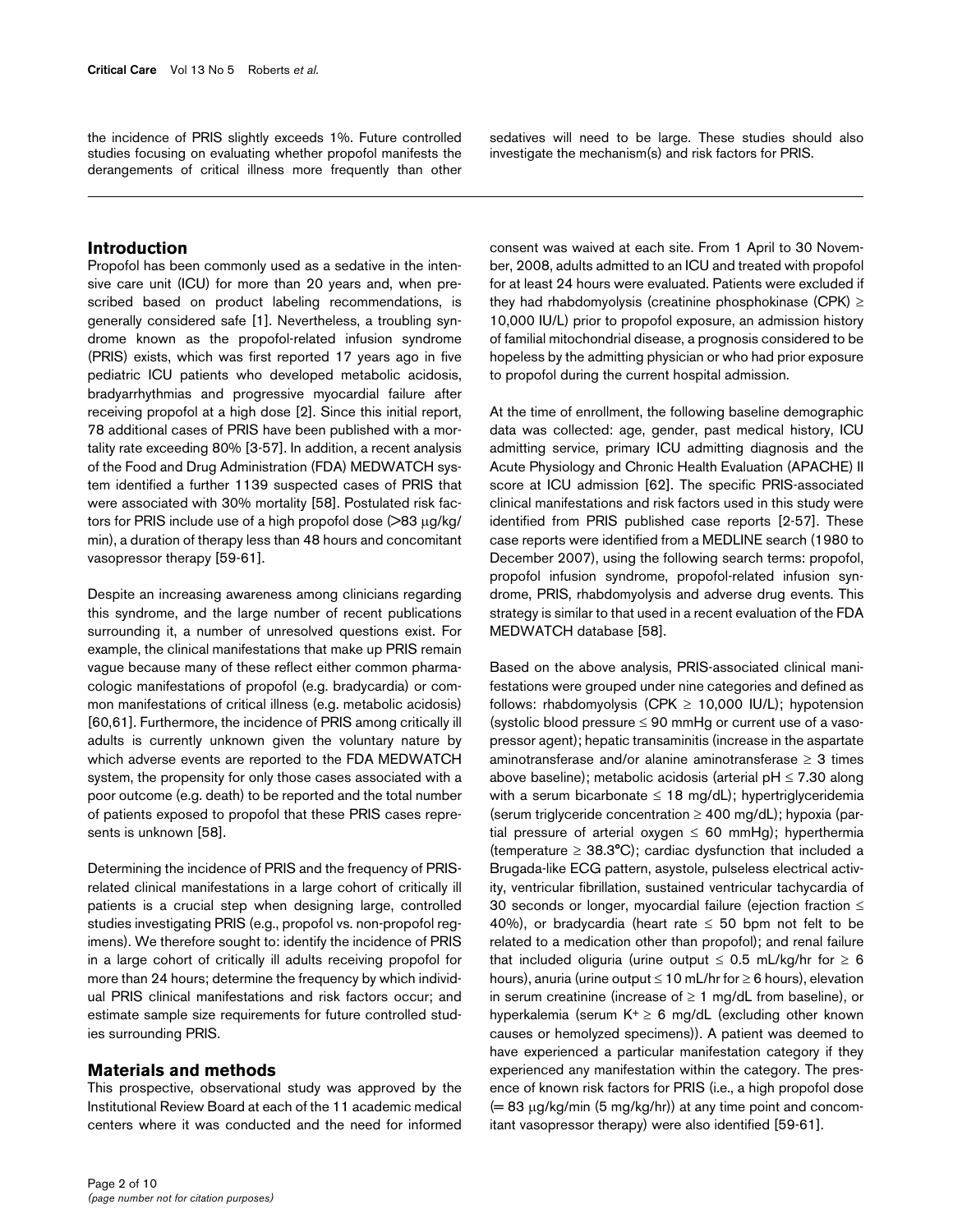Patients were monitored daily for the presence of each PRIS manifestation and risk factor by an experienced critical care pharmacist at baseline, during the period of propofol administration (up to 30 days), and then for 24 hours after propofol was discontinued. The presence of each PRIS clinical manifestation predefined by specific clinical and laboratory values was based on the worst value for each value in the prior 24 hours. Although all progress notes, ICU flow sheets and medication administration records were reviewed, use of additional laboratory testing and/or diagnostic assessment outside of that which occurred as a part of routine clinical practice was not mandated as part of the study. The pharmacists who collected data were instructed not to share any information related to the data they collected with the clinical team nor make interventions pertaining to propofol therapy. All data were recorded on a study case report form and then entered into a secure web-based database.

For the purposes of this study, PRIS was defined as the development of metabolic acidosis and cardiac dysfunction along with at least one of rhabdomyolysis, hypertriglyceridemia or renal failure after the initiation of propofol therapy. This definition was based on a review of 83 published reports of PRIS, incorporated each pertinent PRIS-associated clinical manifestation listed above and was finalized through investigator consensus. The presence of hypotension, hepatic transaminitis, hypoxia and hyperthermia were not included in the PRIS definition given the low incidence by which they are reported in published case series and the fact that they are commonly observed in the critically ill. Other analyses compared demographic factors, the duration of both propofol use and ICU stay, and patient outcome between PRIS and non-PRIS patients. Additionally, the number of new-onset PRIS-related clinical manifestations experienced per patient, the manner and timing by which the PRIS definition was met, the frequency of each PRIS-related clinical manifestation and the number of PRIS-related clinical manifestations for each day of therapy was determined.

Patient characteristics and outcomes were expressed as mean  $\pm$  standard deviation, median and interquartile range (IQR) or percent where appropriate. Comparisons between groups were performed using the Student's t-test, Mann-Whitney U test or the chi-squared test with the Yates correction where appropriate. A *P* value of less than 0.05 was considered significant for all analyses. All statistical analyses were performed using SPSS 16.0 (SPSS, Chicago, IL, USA).

#### **Results**

Among the 1017 patients followed, 1.1% (11/1017) developed PRIS as it was defined for the purposes of the study (i.e., development of metabolic acidosis and cardiac dysfunction along with at least one of: rhabdomyolysis, hypertriglyceridemia or renal failure after the initiation of propofol therapy). The development of metabolic acidosis, cardiac dysfunction

and renal failure after the start of propofol therapy accounted for the definition of PRIS being met in all patients where PRIS was identified. One of the PRIS patients also developed hypertriglyceridemia. None of the patients who met our definition for PRIS had rhabdomyolysis nor did their cardiac dysfunction consist of a Brugada-like ECG pattern. Most (91%) of the 11 PRIS patients received vasopressor therapy. In 80% of cases, vasopressor therapy was initiated after propofol therapy was started. Few of the PRIS patients (18%) were administered a dose of propofol that exceeded 83 μg/kg/min at any point over the course of therapy.

Relative to the start of propofol therapy, the first two PRISdefining clinical manifestations (i.e. metabolic acidosis, cardiac dysfunction, or renal failure), on average, occurred at [median (range)] 1 (1 to 3) days with the third (and defining) PRIS clinical manifestation occurring at a median of 3 (1 to 6) days (Figure 1). Two of the 11 patients with PRIS experienced all three PRIS-defining clinical manifestations on the first day after propofol was started with 10 of 11 patients experiencing all three manifestations within three days. Among the 11 patients only patients number 6 and number 11 died and only patients number 6 and number 8 were exposed to a propofol dose exceeding 83 μg/kg/min. Demographic variables and clinical outcomes were similar between the 11 patients who experienced PRIS and the 1006 patients who did not with the exception that the 11 patients with PRIS had a higher APACHE II score at ICU admission ( $P = 0.03$ ) and were more likely to be admitted to a surgical service other than trauma or neurosurgery  $(P = 0.04;$  Table 1)

The frequency of each PRIS-associated clinical manifestation, stratified by whether it was present at baseline or developed after the start of propofol therapy, is presented in Figure 2a. In addition, the frequencies of the individual cardiac and renal PRIS clinical manifestations are presented in Figure 2b. Interestingly, among the total cohort of patients followed, 30% did not experience a new-onset PRIS clinical manifestation after propofol therapy was started (Figure 3). However, for the 70% of patients who experienced one or more new-onset PRISassociated clinical manifestation, 57.4% (410/710) experienced two or more manifestations. The cumulative average number of new-onset PRIS clinical manifestations, on a perpatient basis, when censored to the number of days that propofol was administered, increased each day over the first 10 days of propofol therapy (Figure 4).

### **Discussion**

Our study is the first large, prospective study to identify the incidence of PRIS in critically ill adults administered propofol for longer than 24 hours. Although other reports have tried to characterize PRIS and identify the incidence of this syndrome, the conclusions that can be drawn from these reports are limited due to their retrospective nature, the fact that they included either patients who were not critically ill or who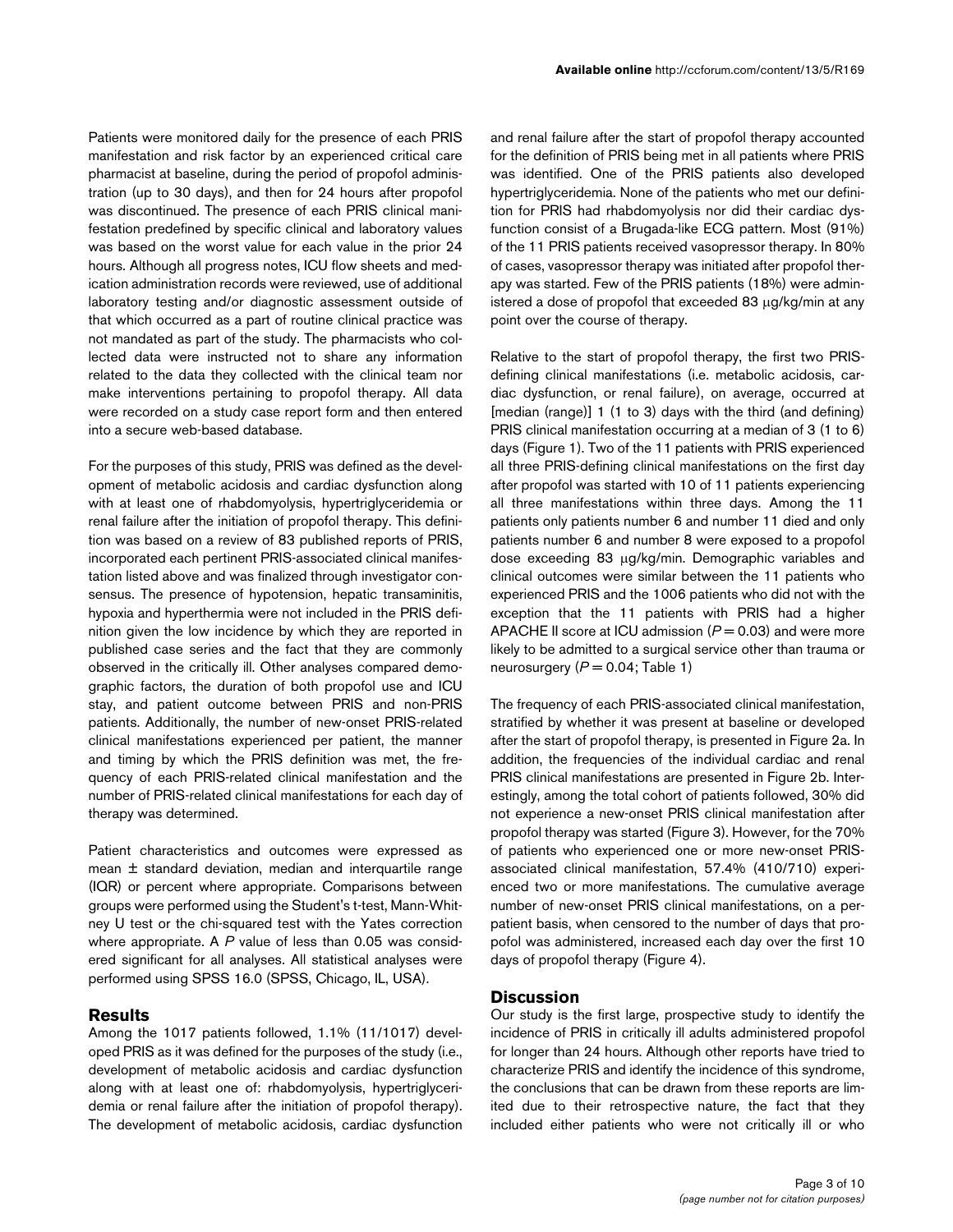

Timing of each PRIS-defining clinical manifestation relative to the start of propofol therapy initiation and admission APACHE II score among the 11 patients who developed PRIS. APACHE = acute physiology and chronic health evaluation; PRIS = propofol-relation infusion syndrome.

received propofol for only a short duration [11,13,14,28,31,32,34,35,37,46,52,63]. Given the increasing number of often fatal case reports of PRIS that have been published involving critically ill adults, this study provides valuable insight into a complex and poorly characterized syndrome. Although our study suggests that the incidence of PRIS is low, the actual number of cases that occur in the United States each year may be substantial given that five million patients are admitted to an ICU each year and that propofol is the preferred sedative for critically ill adults by up to 80% of clinicians [64,65].

Our study also provides clinicians with valuable information towards the design of future controlled studies investigating PRIS. Based on the estimate of PRIS we identified in our study, and assuming a power of 80% and a *P* < 0.05, a future comparative (i.e., propofol vs. non-propofol) trial would require 2068 patients in each arm to detect a 70% relative decrease in the incidence of PRIS and 10,795 patients in each group to detect a 25% relative decrease in the incidence of PRIS.

PRIS was first defined by Bray in 1998 as a sudden onset of marked bradycardia, resistant to treatment, with progression to asystole plus one of the following: hyperlipidemia, fatty infiltration of the liver, severe metabolic acidosis, or muscle involvement with evidence of rhabdomyolysis or myoglobinuria [10]. Other definitions have been proposed that incorporate a combination of PRIS symptoms or just a single PRIS manifestation but a lack of consensus surrounding a definition for PRIS exists [17,60,63]. The definition chosen to define PRIS in our study is consistent with published PRIS case reports [10,57,59,60,66]. Among the 83 published PRIS case reports, the most common first-reported signs of PRIS are new-onset metabolic acidosis (86%) and cardiac dysfunction (88%) [2-57]. The occurrence of other manifestations is less frequent and includes new-onset rhabdomyolysis (45%), renal failure (37%), and hypertriglyceridemia (15%) [2-57]. Therefore, we feel that our definition of PRIS is both evidence-based and conservative. However, it must be acknowledged that there may be a wide variation in the true incidence of PRIS depending on how PRIS is defined in terms of either the number and/or type of PRIS-related clinical manifestations experienced by the patient.

Many differences exist between our cohort and published case reports [2-57]. For example, among the 71 published PRIS cases where the dose of propofol was provided, 86% received a dose exceeding 83 μg/kg/min whereas among the 11 patients in our cohort who developed PRIS, a dose this high was administered in only 18% [2,4,8,20,23,26,28,29,34, 42-45,47,51,52,55-57,60,63,66,67]. This is surprising given the relatively high severity of illness of our cohort and the fact that 25% of the patients were admitted to a neurosurgical service - a population of patients that frequently requires propofol at high doses for a prolonged period of time [68]. It may be possible that the patients who developed PRIS were being administered far greater doses of propofol than was documented in the patient record given recent reports of intravenous smart pump practices demonstrating that propofol is the most likely drug to be delivered as a bolus in the ICU [65]. Another possible explanation for the low use (10%) of highdose propofol in our overall cohort may relate to the fact that sedation guidelines advocating a maximum dose of propofol ranging from 60 to 83 μg/kg/min were in place at 10 of the 11

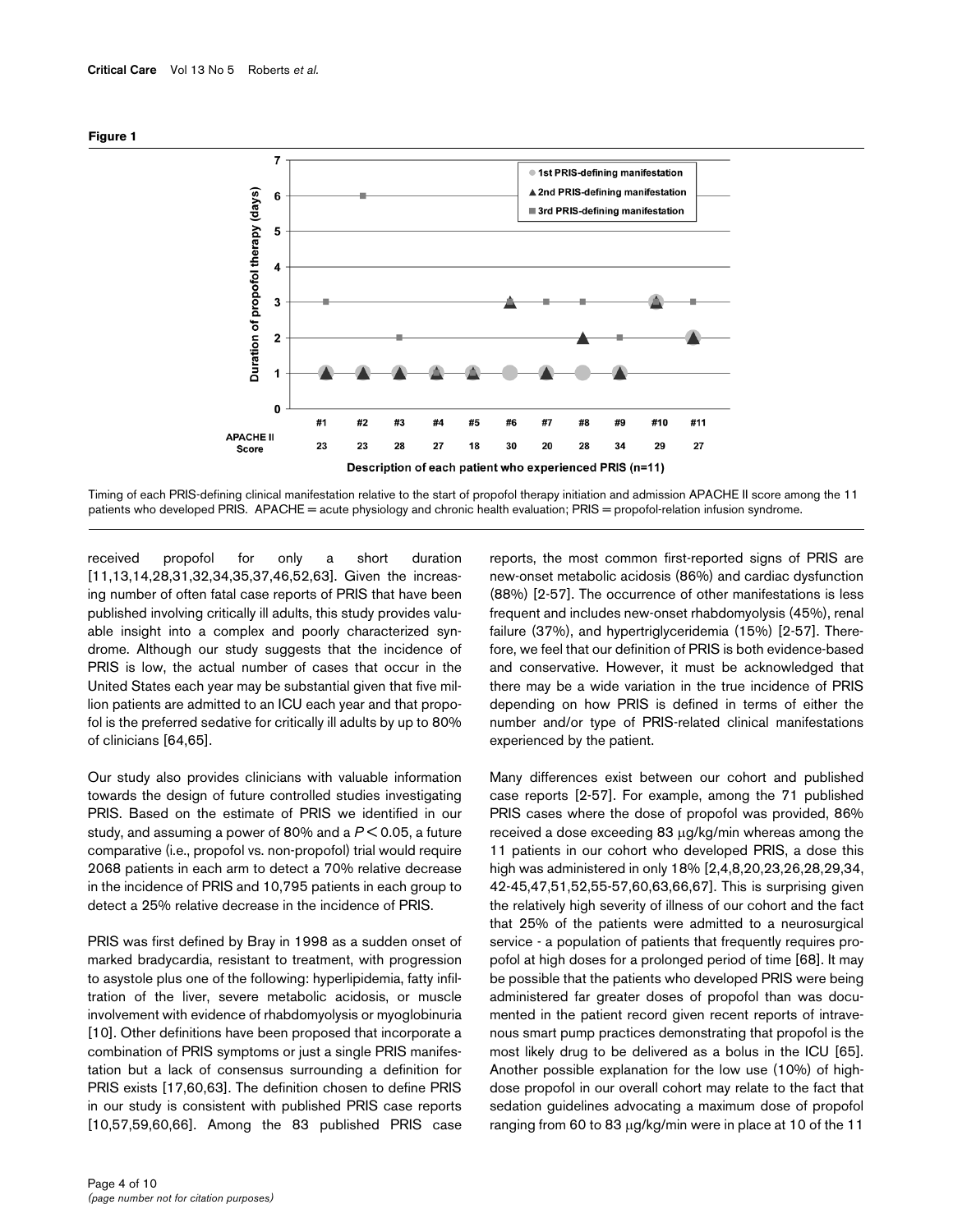### **Table 1**

| Comparison of demographic variables and clinical outcomes between PRIS and non-PRIS patients |                         |                              |         |
|----------------------------------------------------------------------------------------------|-------------------------|------------------------------|---------|
|                                                                                              | <b>PRIS</b><br>$n = 11$ | <b>No PRIS</b><br>$n = 1006$ | P value |
| Age (years) <sup>A</sup>                                                                     | $58 \pm 14$             | $56 \pm 18$                  | 0.64    |
| Male (%)                                                                                     | 82                      | 65                           | 0.4     |
| APACHE II scoreA                                                                             | $25\pm6$                | $20 \pm 6$                   | 0.03    |
| Admitting service (%)                                                                        |                         |                              |         |
| Medicine                                                                                     | 36                      | 35                           | 0.82    |
| Surgery                                                                                      |                         |                              |         |
| Neurosurgery                                                                                 | 9                       | 25                           | 0.39    |
| Trauma                                                                                       | 9                       | 23                           | 0.47    |
| Other surgery                                                                                | 46                      | 17                           | 0.04    |
| Primary reason for ICU admit (%)                                                             |                         |                              |         |
| Trauma                                                                                       | 18                      | 23                           | 1.0     |
| Surgery                                                                                      | 28                      | 21                           | 0.89    |
| Neurological                                                                                 | 9                       | 20                           | 0.6     |
| Respiratory failure                                                                          | 36                      | 17                           | 0.2     |
| Cardiac                                                                                      | $\mathsf{O}\xspace$     | 9                            | 0.61    |
| Other                                                                                        | 9                       | 10                           | 0.77    |
| Past medical history (%)                                                                     |                         |                              |         |
| Coronary artery disease                                                                      | 27                      | 30                           | 0.89    |
| Malignancy                                                                                   | 36                      | 18                           | 0.24    |
| Congestive heart failure                                                                     | 18                      | 18                           | 0.71    |
| Diabetes                                                                                     | 18                      | 16                           | 0.83    |
| Chronic obstructive pulmonary disease                                                        | 27                      | 10                           | 0.12    |
| Other                                                                                        | $\mathsf g$             | $12$                         | 0.87    |
| Use of propofol dose >83 µg/kg/min (%)                                                       | $18$                    | $10$                         | 0.68    |
| Duration of propofol (days) <sup>B</sup>                                                     | $5(3-7)$                | $4(3-7)$                     | 0.43    |
| Number of PRIS clinical manifestations <sup>C</sup>                                          | $5(2-7)$                | $1(0-6)$                     | 0.0001  |
| Duration of ICU stay (days) <sup>B</sup>                                                     | 14 (10-18)              | 12 (7-20)                    | 0.4     |
| ICU mortality (%)                                                                            | 18                      | 20                           | 0.82    |
| Hospital mortality (%)                                                                       | 18                      | 21                           | 0.88    |

APACHE = acute physiology and chronic health evaluation; ICU = intensive care unit; PRIS = propofol-relation infusion syndrome.<br><sup>A</sup>Mean ± standard deviation

<sup>B</sup>Median (interquartile range)<br><sup>C</sup>Median (Range)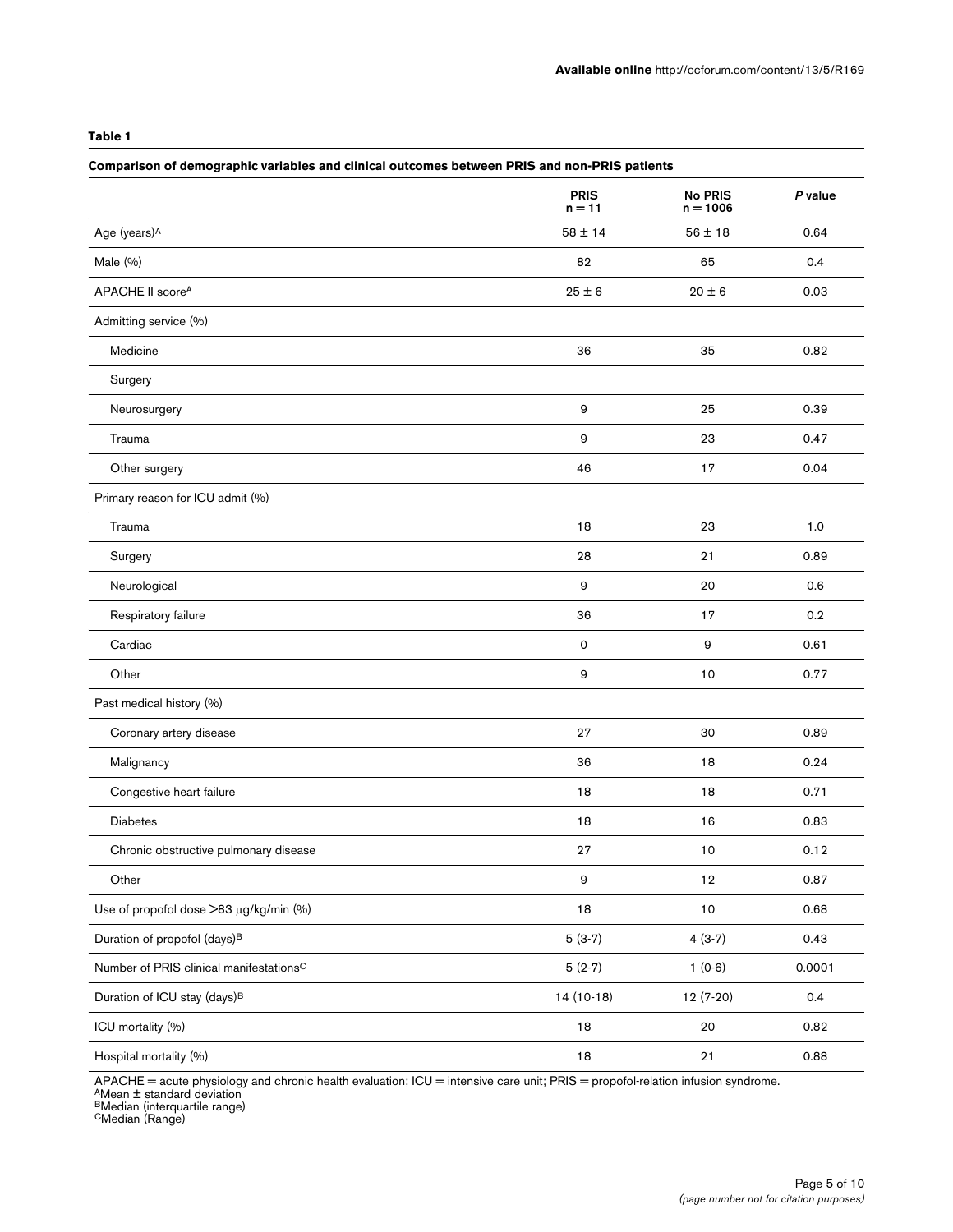



PRIS clinical manifestations. (a) Frequency of PRIS clinical manifestations and risk factors among all patients receiving propofol (n = 1017). (b) Frequency of specific cardiac and renal PRIS clinical manifestations among all patients receiving propofol (n = 1017). PRIS = propofol-relation infusion syndrome.

institutions who participated in the study and that a critical care pharmacist promoted these guidelines on a daily basis. The fact that the time from the start of propofol to the time PRIS was identified is longer in published PRIS case reports (median 2.5 days) than our study is likely attributable to the fact that monitoring for PRIS occurred immediately after propofol was started in our study and that the clinicians caring for our patients in our study may have been more aware of PRIS given the numerous recent publications surrounding it.

A third important difference between our 11 patients with PRIS and published case reports of adults developing PRIS relate to the fact that none of our PRIS patients developed rhabdomyolysis. Possible reasons for this disparity include the fact that the definition we chose for rhabdomyolysis in our study was frequently more stringent than the definition employed in the 45% of the adult case reports where rhabdomyolysis occurred. Other potential reasons for the lack of identified rhabdomyolysis in our 11 patients include the fact that CPK monitoring was not mandated as a part of our study and the fact that neurosurgical patients (an adult population with the highest incidence of rhabdomyolysis) only made up one-quarter of our cohort.

The mortality rate among our PRIS patients (18%) was markedly lower than that reported in published case reports or that predicted by their ICU admission APACHE II score (53%) [60,62,66,69]. Potential reasons for this discrepancy include the fact that only case reports resulting in the worse outcome (e.g. death) are usually published, that pediatric patients were excluded from our analysis (a population with worse outcomes from PRIS than adults), that only one-quarter of our cohort was admitted to a neurosurgical service (a population of patients who have a baseline mortality rate of more than 50% and who frequently require propofol at high doses for a prolonged duration), and that APACHE II score may overestimate patient mor-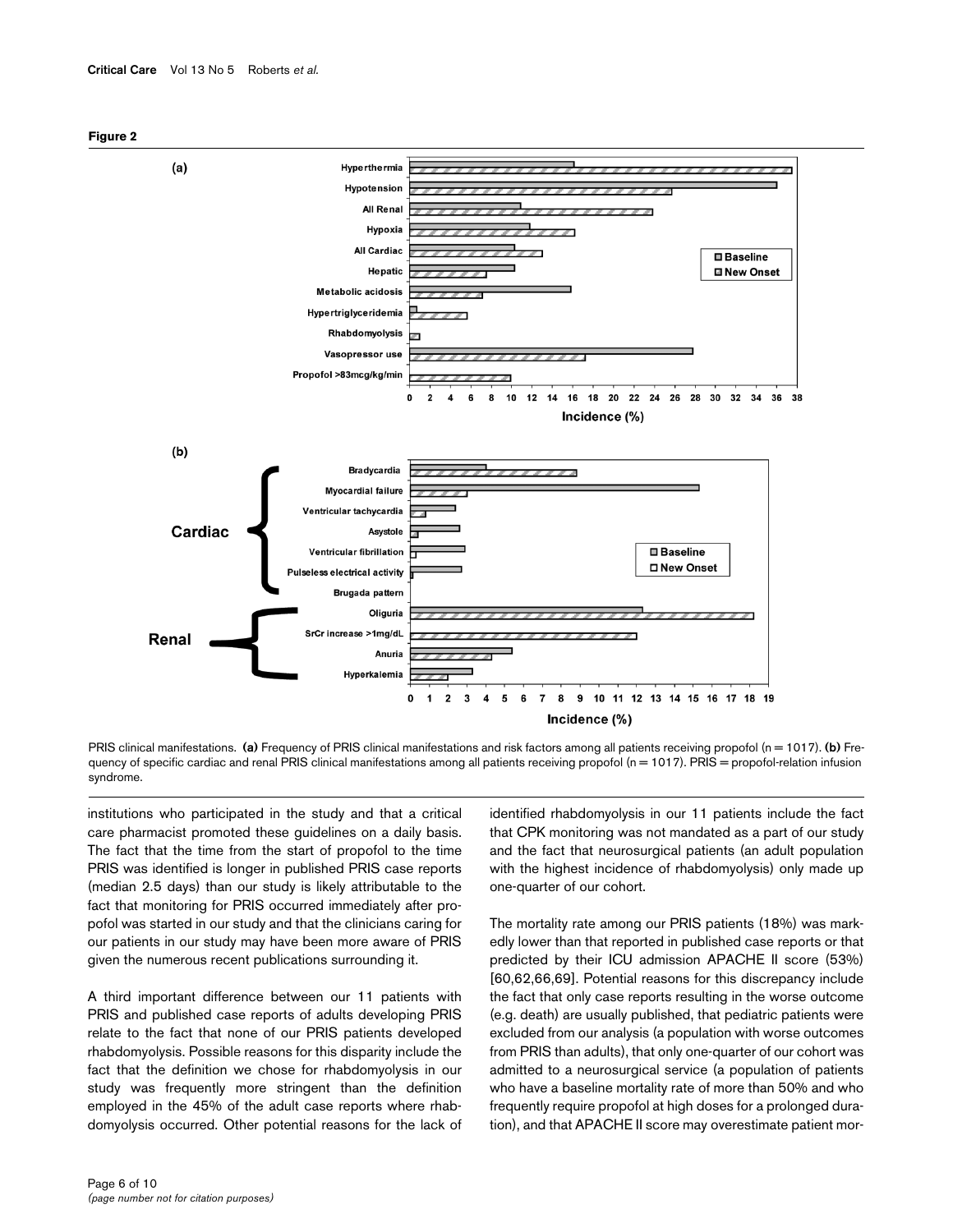

Total number of new-onset PRIS clinical manifestations among all patients receiving propofol (n = 1017). PRIS = propofol-relation infusion syndrome.

tality given the improvements in ICU care that have occurred over the 25 years since it was first validated [68,70,71].

Recent evidence suggests that PRIS may occur from an overlap of priming (i.e. baseline critical illness) and triggering (i.e. use of high-dose propofol) factors [60]. For example, a patient with cardiac dysfunction prior to the start of propofol therapy may be at greater risk for experiencing hypotension, renal failure and metabolic acidosis after propofol therapy is initiated. When we included patients who experienced PRIS manifestations both in the 24 hours prior to the start of propofol therapy and after propofol therapy was initiated, the incidence of PRIS increased to 4.7%. Although the incidence of PRIS is very unlikely to be as high as 4.7%, further research is required to determine the influence that a PRIS clinical manifestation present prior to the start of propofol therapy plays in causing PRIS.

There are a number of potential limitations to our study. By not evaluating a control group of patients receiving a non-propofol



Cumulative average number of new-onset PRIS clinical manifestations per patient by the day of propofol therapy received among all patients receiving propofol ( $n = 1017$ ). PRIS = propofol-relation infusion syndrome.

**Figure 4**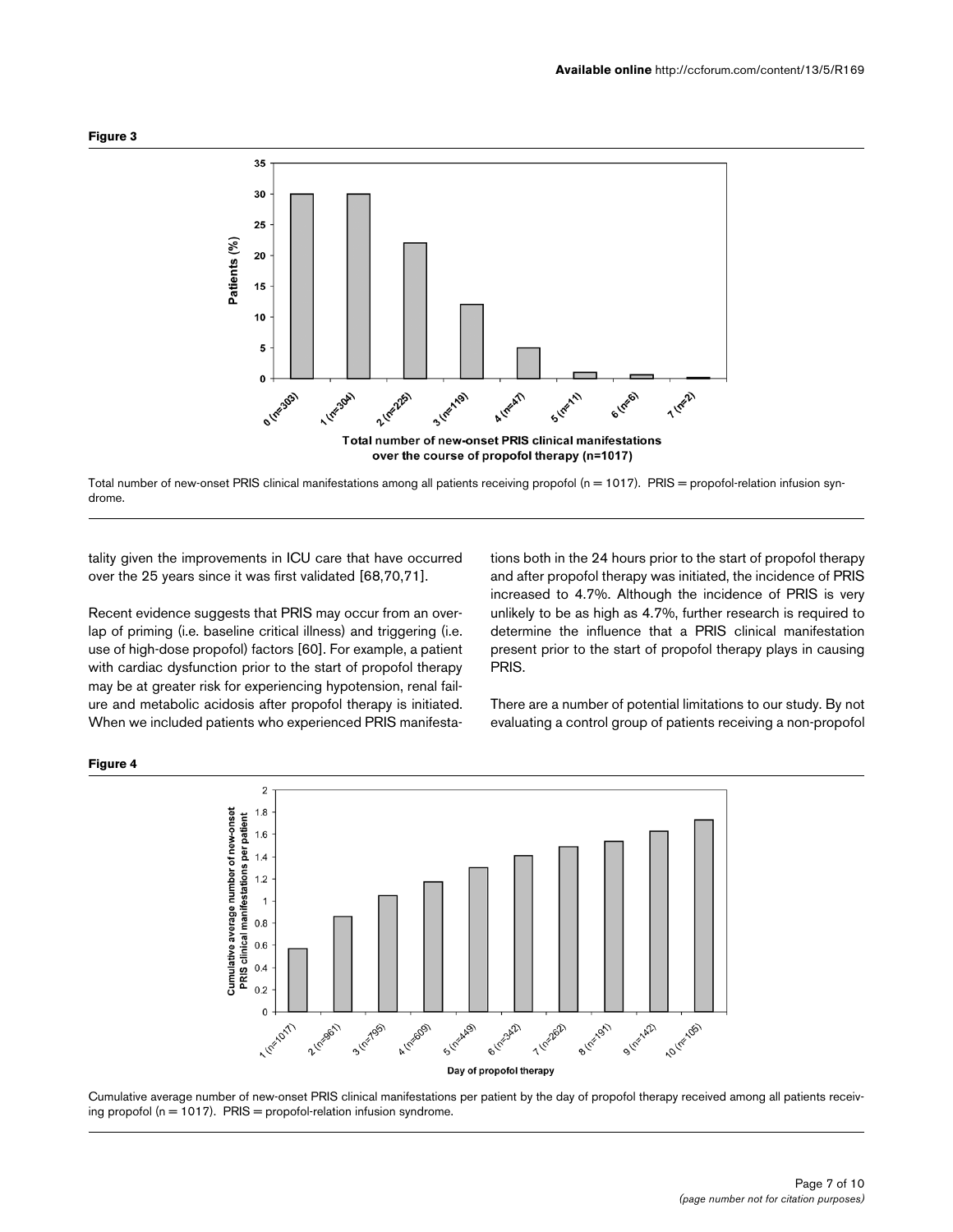sedation regimen(s), it remains unclear if the clinical symptoms of PRIS that were identified were truly a result of propofol therapy or related to some other manifestation of critical illness and thus our reported incidence of PRIS may be greater than what truly exists. The specific cause for each PRIS-associated clinical manifestation (e.g. unexplained metabolic acidosis) was not investigated (e.g. additional diagnostic testing) outside of that which would occur in routine clinical practice. The incidence of PRIS may have been higher than our reported value if laboratory monitoring was required to determine PRIS manifestations such as rhabdomyolysis and hypertriglyceridemia. Finally, we did not mandate the discontinuation of propofol as a part of the study when PRIS was detected and thus cannot reliably estimate the resolution of PRIS in these situations.

#### **Conclusions**

In summary, the incidence of PRIS in a heterogeneous population of critically ill adults prescribed propofol for more than 24 hours is approximately 1% and can occur soon after the initiation of propofol therapy and at low doses. In contrast to most of the published PRIS case reports, most of the patients in our cohort who developed PRIS survived and rhabdomyolysis did not occur. Data from both our study and previously published reports of PRIS suggest that PRIS may occur when propofol is administered at a low dose (<83 μg/kg/min) or for a short duration [11,13,14,28,31,32,34,35,37,39,46,52,63]. This suggests that clinicians should monitor patients for signs of PRIS from the time that propofol is initiated regardless of the propofol dose that is administered and over the entire course of propofol therapy. Based on the findings of our study, future controlled studies investigating PRIS will need to be large (at least 2,000 patients per arm). In addition, future studies will need to explore the mechanisms and risk factors associated with PRIS and investigate whether propofol manifests the derangements of critical illness more than other sedatives (e.g. benzodiazepines, dexmedetomidine).

### **Key messages**

- This study was the first to prospectively evaluate a large population of critically ill adults receiving longer-term propofol and to use an evidence-based and conservative definition for PRIS, and identified PRIS in 1.1% of patients.
- Compared with the 43 published case reports of PRIS in adults, our patients who developed PRIS developed it both faster after the start of propofol and at a lower propofol dose, had a lower mortality rate, and were less likely to experience rhabdomyolysis.
- Future comparative (i.e. propofol vs. non-propofol) trials surrounding PRIS will need to be large (from 2068 to 10,795 patients in each arm) depending on what the difference in PRIS between groups is deemed to be clinically significant.

#### **Competing interests**

The authors declare that they have no competing interests.

### **Authors' contributions**

JWD was responsible for the concept, acquisition and interpretation of data, manuscript preparation, and final manuscript approval. RJR and JFB were responsible for the acquisition and interpretation of data, manuscript preparation, and final manuscript approval. GS and RR were responsible for the interpretation of data, manuscript preparation, and final manuscript approval. JJF, PJK, SP, DY, EK, RX, ATG, PS, KA, PA, SV, and PG were responsible for the acquisition of data and final manuscript approval.

#### **Acknowledgements**

The authors acknowledge the efforts of Robert Maclean, Pharm.D. and Keith Dunn, Pharm.D. towards this study. This study was funded by an unrestricted grant from Hospira Pharmaceuticals. None of the authors have conflicts of interest surrounding this study.

#### **References**

- 1. Jacobi J, Fraser GL, Coursin DB, Riker RR, Fontaine D, Wittbrodt ET, Chalfin DB, Masica MF, Bjerke HS, Coplin WM, Crippen DW, Fuchs BD, Kelleher RM, Marik PE, Nasraway SA, Murray MJ, Peruzzi WT, Lumb PD: **[Clinical practice guidelines for the sus](http://www.ncbi.nlm.nih.gov/entrez/query.fcgi?cmd=Retrieve&db=PubMed&dopt=Abstract&list_uids=11902253)[tained use of sedatives and analgesics in the critically ill adult.](http://www.ncbi.nlm.nih.gov/entrez/query.fcgi?cmd=Retrieve&db=PubMed&dopt=Abstract&list_uids=11902253)** *Crit Care Med* 2002, **30:**119-141.
- 2. Parke TJ, Stevens JE, Rice AS, Greenaway CL, Bray RJ, Smith PJ, Waldmann CS, Verghese C: **[Metabolic acidosis and fatal myo](http://www.ncbi.nlm.nih.gov/entrez/query.fcgi?cmd=Retrieve&db=PubMed&dopt=Abstract&list_uids=1393073)[cardial failure after propofol infusion in children: five case](http://www.ncbi.nlm.nih.gov/entrez/query.fcgi?cmd=Retrieve&db=PubMed&dopt=Abstract&list_uids=1393073) [reports.](http://www.ncbi.nlm.nih.gov/entrez/query.fcgi?cmd=Retrieve&db=PubMed&dopt=Abstract&list_uids=1393073)** *BMJ* 1992, **305:**613-616.
- 3. Abrahams JM, Reiter GT, Acker MA, Sinson GP: **[Propofol.](http://www.ncbi.nlm.nih.gov/entrez/query.fcgi?cmd=Retrieve&db=PubMed&dopt=Abstract&list_uids=12066924)** *J Neurosurg* 2002, **96:**1160-1161. author reply 1161
- 4. Aloizos S, Gourgiotis S, Oikonomou K, Stakia P: **[Acute renal fail](http://www.ncbi.nlm.nih.gov/entrez/query.fcgi?cmd=Retrieve&db=PubMed&dopt=Abstract&list_uids=18840267)[ure and rhabdomyolysis in a patient with infectious mononu](http://www.ncbi.nlm.nih.gov/entrez/query.fcgi?cmd=Retrieve&db=PubMed&dopt=Abstract&list_uids=18840267)[cleosis: a case report.](http://www.ncbi.nlm.nih.gov/entrez/query.fcgi?cmd=Retrieve&db=PubMed&dopt=Abstract&list_uids=18840267)** *Cases J* 2008, **1:**222.
- 5. Badr AE, Mychaskiw G, Eichhorn JH: **[Metabolic acidosis associ](http://www.ncbi.nlm.nih.gov/entrez/query.fcgi?cmd=Retrieve&db=PubMed&dopt=Abstract&list_uids=11374620)[ated with a new formulation of propofol.](http://www.ncbi.nlm.nih.gov/entrez/query.fcgi?cmd=Retrieve&db=PubMed&dopt=Abstract&list_uids=11374620)** *Anesthesiology* 2001, **94:**536-538.
- 6. Barclay K, Williams AJ, Major E: **[Propofol infusion in children.](http://www.ncbi.nlm.nih.gov/entrez/query.fcgi?cmd=Retrieve&db=PubMed&dopt=Abstract&list_uids=1458087)** *BMJ* 1992, **305:**953. author reply 953-954
- 7. Baumeister FA, Oberhoffer R, Liebhaber GM, Kunkel J, Eberhardt J, Holthausen H, Peters J: **[Fatal propofol infusion syndrome in](http://www.ncbi.nlm.nih.gov/entrez/query.fcgi?cmd=Retrieve&db=PubMed&dopt=Abstract&list_uids=15328567) [association with ketogenic diet.](http://www.ncbi.nlm.nih.gov/entrez/query.fcgi?cmd=Retrieve&db=PubMed&dopt=Abstract&list_uids=15328567)** *Neuropediatrics* 2004, **35:**250-252.
- 8. Bordes J, Meaudre E, Asencio Y, Montcriol A, Kaiser E: **[\[Lactic aci](http://www.ncbi.nlm.nih.gov/entrez/query.fcgi?cmd=Retrieve&db=PubMed&dopt=Abstract&list_uids=18313882)[dosis associated with propofol during general anaesthesia for](http://www.ncbi.nlm.nih.gov/entrez/query.fcgi?cmd=Retrieve&db=PubMed&dopt=Abstract&list_uids=18313882) [neurosurgery\].](http://www.ncbi.nlm.nih.gov/entrez/query.fcgi?cmd=Retrieve&db=PubMed&dopt=Abstract&list_uids=18313882)** *Ann Fr Anesth Reanim* 2008, **27:**261-264.
- 9. Bray RJ: **[Fatal myocardial failure associated with a propofol](http://www.ncbi.nlm.nih.gov/entrez/query.fcgi?cmd=Retrieve&db=PubMed&dopt=Abstract&list_uids=7702174) [infusion in a child.](http://www.ncbi.nlm.nih.gov/entrez/query.fcgi?cmd=Retrieve&db=PubMed&dopt=Abstract&list_uids=7702174)** *Anaesthesia* 1995, **50:**94.
- 10. Bray RJ: **[Propofol infusion syndrome in children.](http://www.ncbi.nlm.nih.gov/entrez/query.fcgi?cmd=Retrieve&db=PubMed&dopt=Abstract&list_uids=9836214)** *Paediatr Anaesth* 1998, **8:**491-499.
- 11. Burow BK, Johnson ME, Packer DL: **[Metabolic acidosis associ](http://www.ncbi.nlm.nih.gov/entrez/query.fcgi?cmd=Retrieve&db=PubMed&dopt=Abstract&list_uids=15220796)[ated with propofol in the absence of other causative factors.](http://www.ncbi.nlm.nih.gov/entrez/query.fcgi?cmd=Retrieve&db=PubMed&dopt=Abstract&list_uids=15220796)** *Anesthesiology* 2004, **101:**239-241.
- 12. Cannon ML, Glazier SS, Bauman LA: **[Metabolic acidosis, rhab](http://www.ncbi.nlm.nih.gov/entrez/query.fcgi?cmd=Retrieve&db=PubMed&dopt=Abstract&list_uids=11765823)[domyolysis, and cardiovascular collapse after prolonged pro](http://www.ncbi.nlm.nih.gov/entrez/query.fcgi?cmd=Retrieve&db=PubMed&dopt=Abstract&list_uids=11765823)[pofol infusion.](http://www.ncbi.nlm.nih.gov/entrez/query.fcgi?cmd=Retrieve&db=PubMed&dopt=Abstract&list_uids=11765823)** *J Neurosurg* 2001, **95:**1053-1056.
- 13. Casserly B, O'Mahony E, Timm EG, Haqqie S, Eisele G, Urizar R: **[Propofol infusion syndrome: an unusual cause of renal failure.](http://www.ncbi.nlm.nih.gov/entrez/query.fcgi?cmd=Retrieve&db=PubMed&dopt=Abstract&list_uids=15558515)** *Am J Kidney Dis* 2004, **44:**e98-101.
- 14. Chukwuemeka A, Ko R, Ralph-Edwards A: **[Short-term low-dose](http://www.ncbi.nlm.nih.gov/entrez/query.fcgi?cmd=Retrieve&db=PubMed&dopt=Abstract&list_uids=17061643) [propofol anaesthesia associated with severe metabolic acido](http://www.ncbi.nlm.nih.gov/entrez/query.fcgi?cmd=Retrieve&db=PubMed&dopt=Abstract&list_uids=17061643)[sis.](http://www.ncbi.nlm.nih.gov/entrez/query.fcgi?cmd=Retrieve&db=PubMed&dopt=Abstract&list_uids=17061643)** *Anaesth Intensive Care* 2006, **34:**651-655.
- 15. Corbett SM, Moore J, Rebuck JA, Rogers FB, Greene CM: **[Sur](http://www.ncbi.nlm.nih.gov/entrez/query.fcgi?cmd=Retrieve&db=PubMed&dopt=Abstract&list_uids=16791112)[vival of propofol infusion syndrome in a head-injured patient.](http://www.ncbi.nlm.nih.gov/entrez/query.fcgi?cmd=Retrieve&db=PubMed&dopt=Abstract&list_uids=16791112)** *Crit Care Med* 2006, **34:**2479-2483.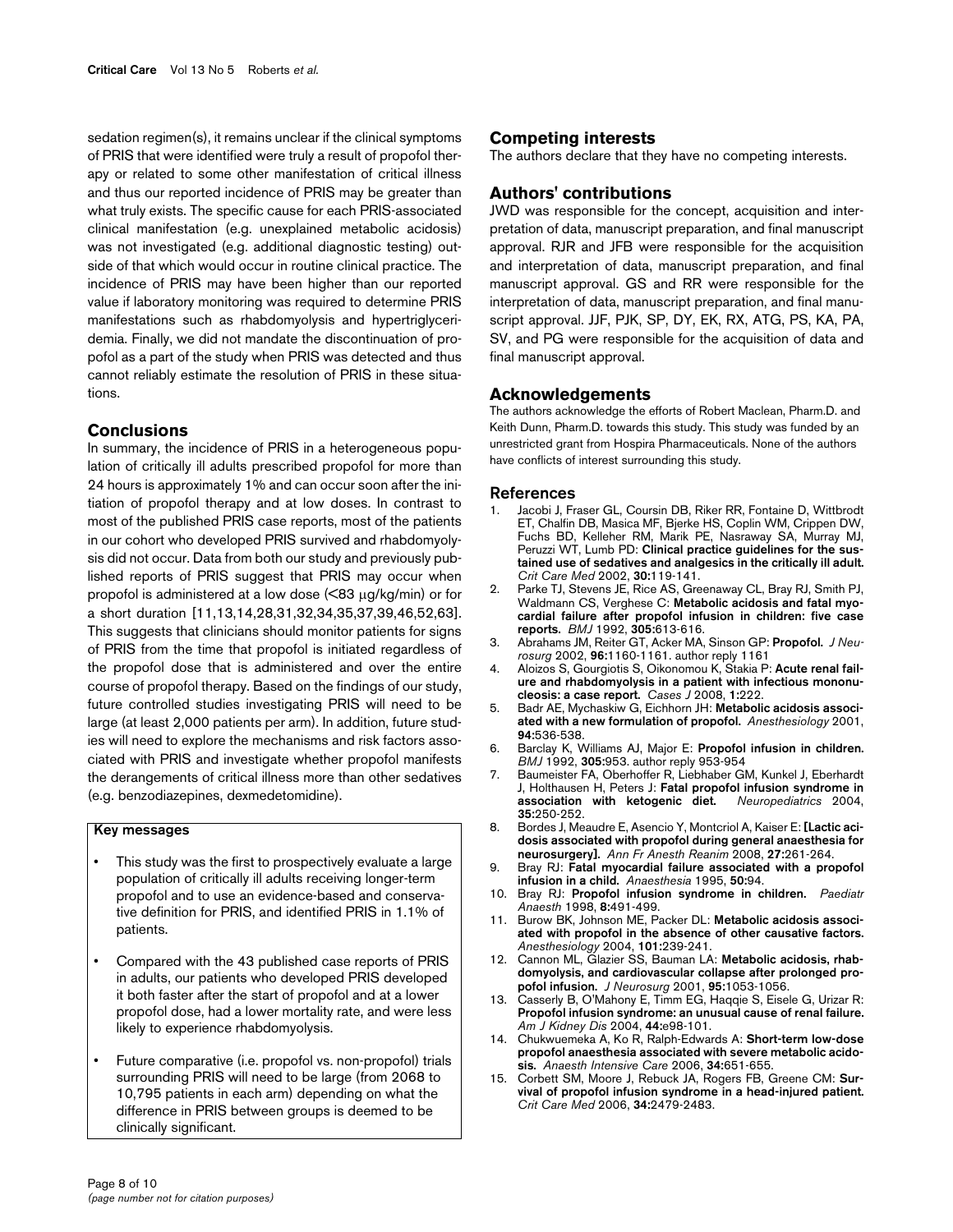- 16. Cray SH, Robinson BH, Cox PN: **[Lactic acidemia and bradyar](http://www.ncbi.nlm.nih.gov/entrez/query.fcgi?cmd=Retrieve&db=PubMed&dopt=Abstract&list_uids=9875925)[rhythmia in a child sedated with propofol.](http://www.ncbi.nlm.nih.gov/entrez/query.fcgi?cmd=Retrieve&db=PubMed&dopt=Abstract&list_uids=9875925)** *Crit Care Med* 1998, **26:**2087-2092.
- 17. Cremer OL, Moons KG, Bouman EA, Kruijswijk JE, de Smet AM, Kalkman CJ: **[Long-term propofol infusion and cardiac failure in](http://www.ncbi.nlm.nih.gov/entrez/query.fcgi?cmd=Retrieve&db=PubMed&dopt=Abstract&list_uids=11197401) [adult head-injured patients.](http://www.ncbi.nlm.nih.gov/entrez/query.fcgi?cmd=Retrieve&db=PubMed&dopt=Abstract&list_uids=11197401)** *Lancet* 2001, **357:**117-118.
- 18. Culp KE, Augoustides JG, Ochroch AE, Milas BL: **[Clinical man](http://www.ncbi.nlm.nih.gov/entrez/query.fcgi?cmd=Retrieve&db=PubMed&dopt=Abstract&list_uids=15281533)[agement of cardiogenic shock associated with prolonged pro](http://www.ncbi.nlm.nih.gov/entrez/query.fcgi?cmd=Retrieve&db=PubMed&dopt=Abstract&list_uids=15281533)[pofol infusion.](http://www.ncbi.nlm.nih.gov/entrez/query.fcgi?cmd=Retrieve&db=PubMed&dopt=Abstract&list_uids=15281533)** *Anesth Analg* 2004, **99:**221-226.
- 19. De Waele JJ, Hoste E: **[Propofol infusion syndrome in a patient](http://www.ncbi.nlm.nih.gov/entrez/query.fcgi?cmd=Retrieve&db=PubMed&dopt=Abstract&list_uids=17061649) [with sepsis.](http://www.ncbi.nlm.nih.gov/entrez/query.fcgi?cmd=Retrieve&db=PubMed&dopt=Abstract&list_uids=17061649)** *Anaesth Intensive Care* 2006, **34:**676-677.
- 20. Eriksen J, Povey HM: **[A case of suspected non-neurosurgical](http://www.ncbi.nlm.nih.gov/entrez/query.fcgi?cmd=Retrieve&db=PubMed&dopt=Abstract&list_uids=16451160) [adult fatal propofol infusion syndrome.](http://www.ncbi.nlm.nih.gov/entrez/query.fcgi?cmd=Retrieve&db=PubMed&dopt=Abstract&list_uids=16451160)** *Acta Anaesthesiol Scand* 2006, **50:**117-119.
- 21. Ernest D, French C: **[Propofol infusion syndrome--report of an](http://www.ncbi.nlm.nih.gov/entrez/query.fcgi?cmd=Retrieve&db=PubMed&dopt=Abstract&list_uids=12879680) [adult fatality.](http://www.ncbi.nlm.nih.gov/entrez/query.fcgi?cmd=Retrieve&db=PubMed&dopt=Abstract&list_uids=12879680)** *Anaesth Intensive Care* 2003, **31:**316-319.
- 22. Friedman JA, Manno E, Fulgham JR: **[Propofol.](http://www.ncbi.nlm.nih.gov/entrez/query.fcgi?cmd=Retrieve&db=PubMed&dopt=Abstract&list_uids=12066925)** *J Neurosurg* 2002, **96:**1161-1162. author reply 1162
- 23. Fudickar A, Tonner PH, Mihaljovic Z, Dellien C, Weiler N, Scholz J, Bein B: **[Suggested beginning of propofol infusion syndrome in](http://www.ncbi.nlm.nih.gov/entrez/query.fcgi?cmd=Retrieve&db=PubMed&dopt=Abstract&list_uids=18471330) [an adult patient without lactacidosis: a case report.](http://www.ncbi.nlm.nih.gov/entrez/query.fcgi?cmd=Retrieve&db=PubMed&dopt=Abstract&list_uids=18471330)** *Eur J Anaesthesiol* 2008, **25:**777-778.
- 24. Hanna JP, Ramundo ML: **[Rhabdomyolysis and hypoxia associ](http://www.ncbi.nlm.nih.gov/entrez/query.fcgi?cmd=Retrieve&db=PubMed&dopt=Abstract&list_uids=9443502)[ated with prolonged propofol infusion in children.](http://www.ncbi.nlm.nih.gov/entrez/query.fcgi?cmd=Retrieve&db=PubMed&dopt=Abstract&list_uids=9443502)** *Neurology* 1998, **50:**301-303.
- 25. Hatch DJ: **[Propofol in paediatric intensive care.](http://www.ncbi.nlm.nih.gov/entrez/query.fcgi?cmd=Retrieve&db=PubMed&dopt=Abstract&list_uids=9389838)** *Br J Anaesth* 1997, **79:**274-275.
- 26. Hermanns H, Lipfert P, Ladda S, Stevens MF: **[Propofol infusion](http://www.ncbi.nlm.nih.gov/entrez/query.fcgi?cmd=Retrieve&db=PubMed&dopt=Abstract&list_uids=16480483) [syndrome during anaesthesia for scoliosis surgery in an ado](http://www.ncbi.nlm.nih.gov/entrez/query.fcgi?cmd=Retrieve&db=PubMed&dopt=Abstract&list_uids=16480483)[lescent with neonatal progeroid syndrome.](http://www.ncbi.nlm.nih.gov/entrez/query.fcgi?cmd=Retrieve&db=PubMed&dopt=Abstract&list_uids=16480483)** *Acta Anaesthesiol Scand* 2006, **50:**392-394.
- 27. Holzki J, Aring C, Gillor A: **[Death after re-exposure to propofol](http://www.ncbi.nlm.nih.gov/entrez/query.fcgi?cmd=Retrieve&db=PubMed&dopt=Abstract&list_uids=14996268) [in a 3-year-old child: a case report.](http://www.ncbi.nlm.nih.gov/entrez/query.fcgi?cmd=Retrieve&db=PubMed&dopt=Abstract&list_uids=14996268)** *Paediatr Anaesth* 2004, **14:**265-270.
- 28. Ilyas MI, Balacumaraswami L, Palin C, Ratnatunga C: **[Propofol](http://www.ncbi.nlm.nih.gov/entrez/query.fcgi?cmd=Retrieve&db=PubMed&dopt=Abstract&list_uids=19101256) [infusion syndrome in adult cardiac surgery.](http://www.ncbi.nlm.nih.gov/entrez/query.fcgi?cmd=Retrieve&db=PubMed&dopt=Abstract&list_uids=19101256)** *Ann Thorac Surg* 2009, **87:**e1-3.
- 29. Karakitsos D, Poularas J, Kalogeromitros A, Karabinis A: **[The pro](http://www.ncbi.nlm.nih.gov/entrez/query.fcgi?cmd=Retrieve&db=PubMed&dopt=Abstract&list_uids=17430332)[pofol infusion syndrome treated with haemofiltration. Is there](http://www.ncbi.nlm.nih.gov/entrez/query.fcgi?cmd=Retrieve&db=PubMed&dopt=Abstract&list_uids=17430332) [a time for genetic screening?](http://www.ncbi.nlm.nih.gov/entrez/query.fcgi?cmd=Retrieve&db=PubMed&dopt=Abstract&list_uids=17430332)** *Acta Anaesthesiol Scand* 2007, **51:**644-645.
- 30. Kelly DF: **[Propofol-infusion syndrome.](http://www.ncbi.nlm.nih.gov/entrez/query.fcgi?cmd=Retrieve&db=PubMed&dopt=Abstract&list_uids=11765835)** *J Neurosurg* 2001, **95:**925-926.
- 31. Kill C, Leonhardt A, Wulf H: **[Lacticacidosis after short-term infu](http://www.ncbi.nlm.nih.gov/entrez/query.fcgi?cmd=Retrieve&db=PubMed&dopt=Abstract&list_uids=14617125)[sion of propofol for anaesthesia in a child with osteogenesis](http://www.ncbi.nlm.nih.gov/entrez/query.fcgi?cmd=Retrieve&db=PubMed&dopt=Abstract&list_uids=14617125) [imperfecta.](http://www.ncbi.nlm.nih.gov/entrez/query.fcgi?cmd=Retrieve&db=PubMed&dopt=Abstract&list_uids=14617125)** *Paediatr Anaesth* 2003, **13:**823-826.
- 32. Koch M, De Backer D, Vincent JL: **[Lactic acidosis: an early](http://www.ncbi.nlm.nih.gov/entrez/query.fcgi?cmd=Retrieve&db=PubMed&dopt=Abstract&list_uids=14685664) [marker of propofol infusion syndrome?](http://www.ncbi.nlm.nih.gov/entrez/query.fcgi?cmd=Retrieve&db=PubMed&dopt=Abstract&list_uids=14685664)** *Intensive Care Med* 2004, **30:**522.
- 33. Kumar MA, Urrutia VC, Thomas CE, Abou-Khaled KJ, Schwartzman RJ: **[The syndrome of irreversible acidosis after prolonged](http://www.ncbi.nlm.nih.gov/entrez/query.fcgi?cmd=Retrieve&db=PubMed&dopt=Abstract&list_uids=16377841) [propofol infusion.](http://www.ncbi.nlm.nih.gov/entrez/query.fcgi?cmd=Retrieve&db=PubMed&dopt=Abstract&list_uids=16377841)** *Neurocrit Care* 2005, **3:**257-259.
- 34. Laquay N, Pouard P, Silicani MA, Vaccaroni L, Orliaguet G: **[Early](http://www.ncbi.nlm.nih.gov/entrez/query.fcgi?cmd=Retrieve&db=PubMed&dopt=Abstract&list_uids=19004919) [stages of propofol infusion syndrome in paediatric cardiac](http://www.ncbi.nlm.nih.gov/entrez/query.fcgi?cmd=Retrieve&db=PubMed&dopt=Abstract&list_uids=19004919) [surgery: two cases in adolescent girls.](http://www.ncbi.nlm.nih.gov/entrez/query.fcgi?cmd=Retrieve&db=PubMed&dopt=Abstract&list_uids=19004919)** *Br J Anaesth* 2008, **101:**880-881.
- 35. Liolios A, Guerit JM, Scholtes JL, Raftopoulos C, Hantson P: **[Pro](http://www.ncbi.nlm.nih.gov/entrez/query.fcgi?cmd=Retrieve&db=PubMed&dopt=Abstract&list_uids=15920217)[pofol infusion syndrome associated with short-term large](http://www.ncbi.nlm.nih.gov/entrez/query.fcgi?cmd=Retrieve&db=PubMed&dopt=Abstract&list_uids=15920217)[dose infusion during surgical anesthesia in an adult.](http://www.ncbi.nlm.nih.gov/entrez/query.fcgi?cmd=Retrieve&db=PubMed&dopt=Abstract&list_uids=15920217)** *Anesth Analg* 2005, **100:**1804-1806.
- 36. Machata AM, Gonano C, Birsan T, Zimpfer M, Spiss CK: **[Rare but](http://www.ncbi.nlm.nih.gov/entrez/query.fcgi?cmd=Retrieve&db=PubMed&dopt=Abstract&list_uids=15761368) [dangerous adverse effects of propofol and thiopental in inten](http://www.ncbi.nlm.nih.gov/entrez/query.fcgi?cmd=Retrieve&db=PubMed&dopt=Abstract&list_uids=15761368)[sive care.](http://www.ncbi.nlm.nih.gov/entrez/query.fcgi?cmd=Retrieve&db=PubMed&dopt=Abstract&list_uids=15761368)** *J Trauma* 2005, **58:**643-645.
- 37. Marinella MA: **[Lactic acidosis associated with propofol.](http://www.ncbi.nlm.nih.gov/entrez/query.fcgi?cmd=Retrieve&db=PubMed&dopt=Abstract&list_uids=8549205)** *Chest* 1996, **109:**292.
- 38. Mehta N, DeMunter C, Habibi P, Nadel S, Britto J: **[Short-term](http://www.ncbi.nlm.nih.gov/entrez/query.fcgi?cmd=Retrieve&db=PubMed&dopt=Abstract&list_uids=10485752) [propofol infusions in children.](http://www.ncbi.nlm.nih.gov/entrez/query.fcgi?cmd=Retrieve&db=PubMed&dopt=Abstract&list_uids=10485752)** *Lancet* 1999, **354:**866-867.
- 39. Merz TM, Regli B, Rothen HU, Felleiter P: **[Propofol infusion syn](http://www.ncbi.nlm.nih.gov/entrez/query.fcgi?cmd=Retrieve&db=PubMed&dopt=Abstract&list_uids=17000843)[drome--a fatal case at a low infusion rate.](http://www.ncbi.nlm.nih.gov/entrez/query.fcgi?cmd=Retrieve&db=PubMed&dopt=Abstract&list_uids=17000843)** *Anesth Analg* 2006, **103:**1050.
- 40. Perrier ND, Baerga-Varela Y, Murray MJ: **[Death related to propo](http://www.ncbi.nlm.nih.gov/entrez/query.fcgi?cmd=Retrieve&db=PubMed&dopt=Abstract&list_uids=10966298)[fol use in an adult patient.](http://www.ncbi.nlm.nih.gov/entrez/query.fcgi?cmd=Retrieve&db=PubMed&dopt=Abstract&list_uids=10966298)** *Crit Care Med* 2000, **28:**3071-3074.
- 41. Plotz FB, Waalkens HJ, Verkade HJ, Strengers JL, Knoester H, Mandema JM: **[Fatal side-effects of continuous propofol infu](http://www.ncbi.nlm.nih.gov/entrez/query.fcgi?cmd=Retrieve&db=PubMed&dopt=Abstract&list_uids=8971326)[sion in children may be related to malignant hyperthermia.](http://www.ncbi.nlm.nih.gov/entrez/query.fcgi?cmd=Retrieve&db=PubMed&dopt=Abstract&list_uids=8971326)** *Anaesth Intensive Care* 1996, **24:**724.
- 42. Robinson JD, Melman Y, Walsh EP: **[Cardiac conduction distur](http://www.ncbi.nlm.nih.gov/entrez/query.fcgi?cmd=Retrieve&db=PubMed&dopt=Abstract&list_uids=18684267)[bances and ventricular tachycardia after prolonged propofol](http://www.ncbi.nlm.nih.gov/entrez/query.fcgi?cmd=Retrieve&db=PubMed&dopt=Abstract&list_uids=18684267) [infusion in an infant.](http://www.ncbi.nlm.nih.gov/entrez/query.fcgi?cmd=Retrieve&db=PubMed&dopt=Abstract&list_uids=18684267)** *Pacing Clin Electrophysiol* 2008, **31:**1070-1073.
- 43. Romero PC, Morales RM, Donaire RL, Llanos VO, Cornejo RR, Galvez AR, Castro OJ: **[\[Severe lactic acidosis caused by propo](http://www.ncbi.nlm.nih.gov/entrez/query.fcgi?cmd=Retrieve&db=PubMed&dopt=Abstract&list_uids=18483658)[fol infusion: report of one case\].](http://www.ncbi.nlm.nih.gov/entrez/query.fcgi?cmd=Retrieve&db=PubMed&dopt=Abstract&list_uids=18483658)** *Rev Med Chil* 2008, **136:**88-92.
- 44. Rosen DJ, Nicoara A, Koshy N, Wedderburn RV: **[Too much of a](http://www.ncbi.nlm.nih.gov/entrez/query.fcgi?cmd=Retrieve&db=PubMed&dopt=Abstract&list_uids=17693849) [good thing? Tracing the history of the propofol infusion syn](http://www.ncbi.nlm.nih.gov/entrez/query.fcgi?cmd=Retrieve&db=PubMed&dopt=Abstract&list_uids=17693849)[drome.](http://www.ncbi.nlm.nih.gov/entrez/query.fcgi?cmd=Retrieve&db=PubMed&dopt=Abstract&list_uids=17693849)** *J Trauma* 2007, **63:**443-447.
- 45. Sabsovich I, Rehman Z, Yunen J, Coritsidis G: **[Propofol infusion](http://www.ncbi.nlm.nih.gov/entrez/query.fcgi?cmd=Retrieve&db=PubMed&dopt=Abstract&list_uids=17192529) [syndrome: a case of increasing morbidity with traumatic brain](http://www.ncbi.nlm.nih.gov/entrez/query.fcgi?cmd=Retrieve&db=PubMed&dopt=Abstract&list_uids=17192529) [injury.](http://www.ncbi.nlm.nih.gov/entrez/query.fcgi?cmd=Retrieve&db=PubMed&dopt=Abstract&list_uids=17192529)** *Am J Crit Care* 2007, **16:**82-85.
- Salengros JC, Velghe-Lenelle CE, Bollens R, Engelman E, Barvais L: **[Lactic acidosis during propofol-remifentanil anesthesia in](http://www.ncbi.nlm.nih.gov/entrez/query.fcgi?cmd=Retrieve&db=PubMed&dopt=Abstract&list_uids=15220797) [an adult.](http://www.ncbi.nlm.nih.gov/entrez/query.fcgi?cmd=Retrieve&db=PubMed&dopt=Abstract&list_uids=15220797)** *Anesthesiology* 2004, **101:**241-243.
- 47. Shimony A, Almog Y, Zahger D: **[Propofol infusion syndrome: a](http://www.ncbi.nlm.nih.gov/entrez/query.fcgi?cmd=Retrieve&db=PubMed&dopt=Abstract&list_uids=18548992) [rare cause of multi-organ failure in a man with complicated](http://www.ncbi.nlm.nih.gov/entrez/query.fcgi?cmd=Retrieve&db=PubMed&dopt=Abstract&list_uids=18548992) [myocardial infarction.](http://www.ncbi.nlm.nih.gov/entrez/query.fcgi?cmd=Retrieve&db=PubMed&dopt=Abstract&list_uids=18548992)** *Isr Med Assoc J* 2008, **10:**316-317.
- 48. Stelow EB, Johari VP, Smith SA, Crosson JT, Apple FS: **[Propofol](http://www.ncbi.nlm.nih.gov/entrez/query.fcgi?cmd=Retrieve&db=PubMed&dopt=Abstract&list_uids=10759487)[associated rhabdomyolysis with cardiac involvement in adults:](http://www.ncbi.nlm.nih.gov/entrez/query.fcgi?cmd=Retrieve&db=PubMed&dopt=Abstract&list_uids=10759487) [chemical and anatomic findings.](http://www.ncbi.nlm.nih.gov/entrez/query.fcgi?cmd=Retrieve&db=PubMed&dopt=Abstract&list_uids=10759487)** *Clin Chem* 2000, **46:**577-581.
- 49. Strickland RA, Murray MJ: **[Fatal metabolic acidosis in a pediatric](http://www.ncbi.nlm.nih.gov/entrez/query.fcgi?cmd=Retrieve&db=PubMed&dopt=Abstract&list_uids=7867366) [patient receiving an infusion of propofol in the intensive care](http://www.ncbi.nlm.nih.gov/entrez/query.fcgi?cmd=Retrieve&db=PubMed&dopt=Abstract&list_uids=7867366) [unit: is there a relationship?](http://www.ncbi.nlm.nih.gov/entrez/query.fcgi?cmd=Retrieve&db=PubMed&dopt=Abstract&list_uids=7867366)** *Crit Care Med* 1995, **23:**405-409.
- 50. van Straaten EA, Hendriks JJ, Ramsey G, Vos GD: **[Rhabdomyol](http://www.ncbi.nlm.nih.gov/entrez/query.fcgi?cmd=Retrieve&db=PubMed&dopt=Abstract&list_uids=8905442)[ysis and pulmonary hypertension in a child, possibly due to](http://www.ncbi.nlm.nih.gov/entrez/query.fcgi?cmd=Retrieve&db=PubMed&dopt=Abstract&list_uids=8905442) [long-term high-dose propofol infusion.](http://www.ncbi.nlm.nih.gov/entrez/query.fcgi?cmd=Retrieve&db=PubMed&dopt=Abstract&list_uids=8905442)** *Intensive Care Med* 1996, **22:**997.
- 51. Vernooy K, Delhaas T, Cremer OL, Di Diego JM, Oliva A, Timmermans C, Volders PG, Prinzen FW, Crijns HJ, Antzelevitch C, Kalkman CJ, Rodriguez LM, Brugada R: **[Electrocardiographic](http://www.ncbi.nlm.nih.gov/entrez/query.fcgi?cmd=Retrieve&db=PubMed&dopt=Abstract&list_uids=16443524) [changes predicting sudden death in propofol-related infusion](http://www.ncbi.nlm.nih.gov/entrez/query.fcgi?cmd=Retrieve&db=PubMed&dopt=Abstract&list_uids=16443524) [syndrome.](http://www.ncbi.nlm.nih.gov/entrez/query.fcgi?cmd=Retrieve&db=PubMed&dopt=Abstract&list_uids=16443524)** *Heart Rhythm* 2006, **3:**131-137.
- 52. Westhout FD, Muhonen MG, Nwagwu CI: **[Early propofol infusion](http://www.ncbi.nlm.nih.gov/entrez/query.fcgi?cmd=Retrieve&db=PubMed&dopt=Abstract&list_uids=17330542) [syndrome following cerebral angiographic embolization for](http://www.ncbi.nlm.nih.gov/entrez/query.fcgi?cmd=Retrieve&db=PubMed&dopt=Abstract&list_uids=17330542) [giant aneurysm repair. Case report.](http://www.ncbi.nlm.nih.gov/entrez/query.fcgi?cmd=Retrieve&db=PubMed&dopt=Abstract&list_uids=17330542)** *J Neurosurg* 2007, **106:**139-142.
- 53. Withington DE, Decell MK, Al Ayed T: **[A case of propofol toxicity:](http://www.ncbi.nlm.nih.gov/entrez/query.fcgi?cmd=Retrieve&db=PubMed&dopt=Abstract&list_uids=15153216) [further evidence for a causal mechanism.](http://www.ncbi.nlm.nih.gov/entrez/query.fcgi?cmd=Retrieve&db=PubMed&dopt=Abstract&list_uids=15153216)** *Paediatr Anaesth* 2004, **14:**505-508.
- 54. Wolf A, Weir P, Segar P, Stone J, Shield J: **[Impaired fatty acid](http://www.ncbi.nlm.nih.gov/entrez/query.fcgi?cmd=Retrieve&db=PubMed&dopt=Abstract&list_uids=11558490) [oxidation in propofol infusion syndrome.](http://www.ncbi.nlm.nih.gov/entrez/query.fcgi?cmd=Retrieve&db=PubMed&dopt=Abstract&list_uids=11558490)** *Lancet* 2001, **357:**606-607.
- 55. Zaccheo MM, Bucher DH: **[Propofol infusion syndrome: a rare](http://www.ncbi.nlm.nih.gov/entrez/query.fcgi?cmd=Retrieve&db=PubMed&dopt=Abstract&list_uids=18515605) [complication with potentially fatal results.](http://www.ncbi.nlm.nih.gov/entrez/query.fcgi?cmd=Retrieve&db=PubMed&dopt=Abstract&list_uids=18515605)** *Crit Care Nurse* 2008, **28:**18-26. quiz 27
- 56. Zarovnaya EL, Jobst BC, Harris BT: **[Propofol-associated fatal](http://www.ncbi.nlm.nih.gov/entrez/query.fcgi?cmd=Retrieve&db=PubMed&dopt=Abstract&list_uids=17381434) [myocardial failure and rhabdomyolysis in an adult with status](http://www.ncbi.nlm.nih.gov/entrez/query.fcgi?cmd=Retrieve&db=PubMed&dopt=Abstract&list_uids=17381434) [epilepticus.](http://www.ncbi.nlm.nih.gov/entrez/query.fcgi?cmd=Retrieve&db=PubMed&dopt=Abstract&list_uids=17381434)** *Epilepsia* 2007, **48:**1002-1006.
- 57. Kam PC, Cardone D: **[Propofol infusion syndrome.](http://www.ncbi.nlm.nih.gov/entrez/query.fcgi?cmd=Retrieve&db=PubMed&dopt=Abstract&list_uids=17567345)** *Anaesthesia* 2007, **62:**690-701.
- 58. Fong JJ, Sylvia L, Ruthazer R, Schumaker G, Kcomt M, Devlin JW: **[Predictors of mortality in patients with suspected propofol](http://www.ncbi.nlm.nih.gov/entrez/query.fcgi?cmd=Retrieve&db=PubMed&dopt=Abstract&list_uids=18664783) [infusion syndrome.](http://www.ncbi.nlm.nih.gov/entrez/query.fcgi?cmd=Retrieve&db=PubMed&dopt=Abstract&list_uids=18664783)** *Crit Care Med* 2008, **36:**2281-2287.
- Fodale V, La Monaca E: [Propofol infusion syndrome: an over](http://www.ncbi.nlm.nih.gov/entrez/query.fcgi?cmd=Retrieve&db=PubMed&dopt=Abstract&list_uids=18366240)**[view of a perplexing disease.](http://www.ncbi.nlm.nih.gov/entrez/query.fcgi?cmd=Retrieve&db=PubMed&dopt=Abstract&list_uids=18366240)** *Drug Saf* 2008, **31:**293-303.
- 60. Vasile B, Rasulo F, Candiani A, Latronico N: **[The pathophysiology](http://www.ncbi.nlm.nih.gov/entrez/query.fcgi?cmd=Retrieve&db=PubMed&dopt=Abstract&list_uids=12904852) [of propofol infusion syndrome: a simple name for a complex](http://www.ncbi.nlm.nih.gov/entrez/query.fcgi?cmd=Retrieve&db=PubMed&dopt=Abstract&list_uids=12904852) [syndrome.](http://www.ncbi.nlm.nih.gov/entrez/query.fcgi?cmd=Retrieve&db=PubMed&dopt=Abstract&list_uids=12904852)** *Intensive Care Med* 2003, **29:**1417-1425.
- 61. Ahlen K, Buckley CJ, Goodale DB, Pulsford AH: **[The 'propofol](http://www.ncbi.nlm.nih.gov/entrez/query.fcgi?cmd=Retrieve&db=PubMed&dopt=Abstract&list_uids=16938158) [infusion syndrome': the facts, their interpretation and implica](http://www.ncbi.nlm.nih.gov/entrez/query.fcgi?cmd=Retrieve&db=PubMed&dopt=Abstract&list_uids=16938158)[tions for patient care.](http://www.ncbi.nlm.nih.gov/entrez/query.fcgi?cmd=Retrieve&db=PubMed&dopt=Abstract&list_uids=16938158)** *Eur J Anaesthesiol* 2006, **23:**990-998.
- 62. Knaus WA, Draper EA, Wagner DP, Zimmerman JE: **[APACHE II: a](http://www.ncbi.nlm.nih.gov/entrez/query.fcgi?cmd=Retrieve&db=PubMed&dopt=Abstract&list_uids=3928249) [severity of disease classification system.](http://www.ncbi.nlm.nih.gov/entrez/query.fcgi?cmd=Retrieve&db=PubMed&dopt=Abstract&list_uids=3928249)** *Crit Care Med* 1985, **13:**818-829.
- 63. Cravens GT, Packer DL, Johnson ME: **[Incidence of propofol infu](http://www.ncbi.nlm.nih.gov/entrez/query.fcgi?cmd=Retrieve&db=PubMed&dopt=Abstract&list_uids=17525588)[sion syndrome during noninvasive radiofrequency ablation for](http://www.ncbi.nlm.nih.gov/entrez/query.fcgi?cmd=Retrieve&db=PubMed&dopt=Abstract&list_uids=17525588) [atrial flutter or fibrillation.](http://www.ncbi.nlm.nih.gov/entrez/query.fcgi?cmd=Retrieve&db=PubMed&dopt=Abstract&list_uids=17525588)** *Anesthesiology* 2007, **106:**1134-1138.
- 64. Patel RP, Gambrell M, Speroff T, Scott TA, Pun BT, Okahashi J, Strength C, Pandharipande P, Girard TD, Burgess H, Dittus RS, Bernard GR, Ely EW: **[Delirium and sedation in the intensive](http://www.ncbi.nlm.nih.gov/entrez/query.fcgi?cmd=Retrieve&db=PubMed&dopt=Abstract&list_uids=19237884) [care unit: survey of behaviors and attitudes of 1384 healthcare](http://www.ncbi.nlm.nih.gov/entrez/query.fcgi?cmd=Retrieve&db=PubMed&dopt=Abstract&list_uids=19237884) [professionals.](http://www.ncbi.nlm.nih.gov/entrez/query.fcgi?cmd=Retrieve&db=PubMed&dopt=Abstract&list_uids=19237884)** *Crit Care Med* 2009, **37:**825-832.